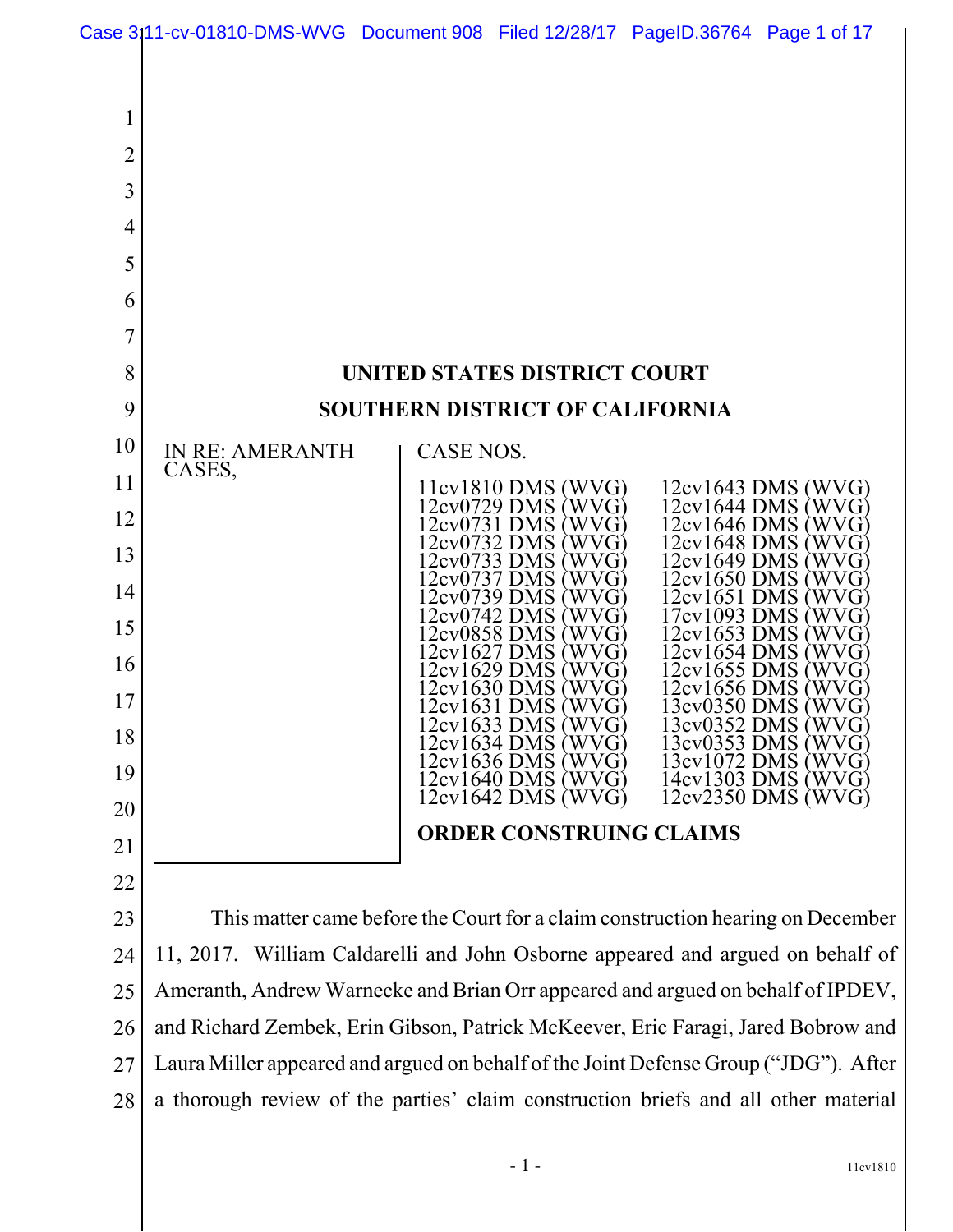submitted in connection with the hearing, the Court issues the following order construing the disputed terms of the patent at issue in this case.

3 4

1

2

# **I. BACKGROUND**

5 6 7 8 9 10 11 12 13 14 15 16 17 18 19 20 The only patent remaining in this case is United States Patent Number 8,146,077 ("the '077 Patent"). The Patent is entitled, "Information Management and Synchronous Communications System with Menu Generation, and Handwriting and Voice Modification of Orders." As indicated in the specification, there are four principal objects of the invention described and claimed in the '077 Patent: To provide an improved information management and synchronous communications system and method which (1) "facilitates user-friendly and efficient generation of computerized menus for restaurants and other applications that utilize equipment with non-PCstandard graphical formats, display sizes and/or applications[,]" (2) "provides for entry, management and communication of information from the operator as well as to and from another computer, Web page menu, remote digital device using a standard hardwired connection, the internet or a wireless link[,] (3) "is small, affordable and lightweight yet incorporates a user-friendly operator interface and displays menus in a readily comprehensible format[,]" and (4) "enables automatic updating of both wireless and internet menu systems when a new menu item is added, modified or deleted from any element of the system." ('077 Patent at 2:61-3:17.)

21 22 23 There are three independent claims in the '077 Patent, claims 1, 9 and 13, and the terms and phrases for construction are found in those claims. Pursuant to Patent Local Rule 4.2.a, those terms and phrases are: $<sup>1</sup>$ </sup>

(1) "wireless handheld computing device;"

(2) "synchronized/synchronous;"

- 24
- 25
- 26 27

<sup>28</sup> <sup>1</sup> Pursuant to the parties' agreement, Ameranth proposed claims (1), (2), (4) and (5) for construction, the JDG proposed claims (3), (8) and (9) for construction and IPDEV proposed claims  $(6)$ ,  $(7)$  and  $(9)$ .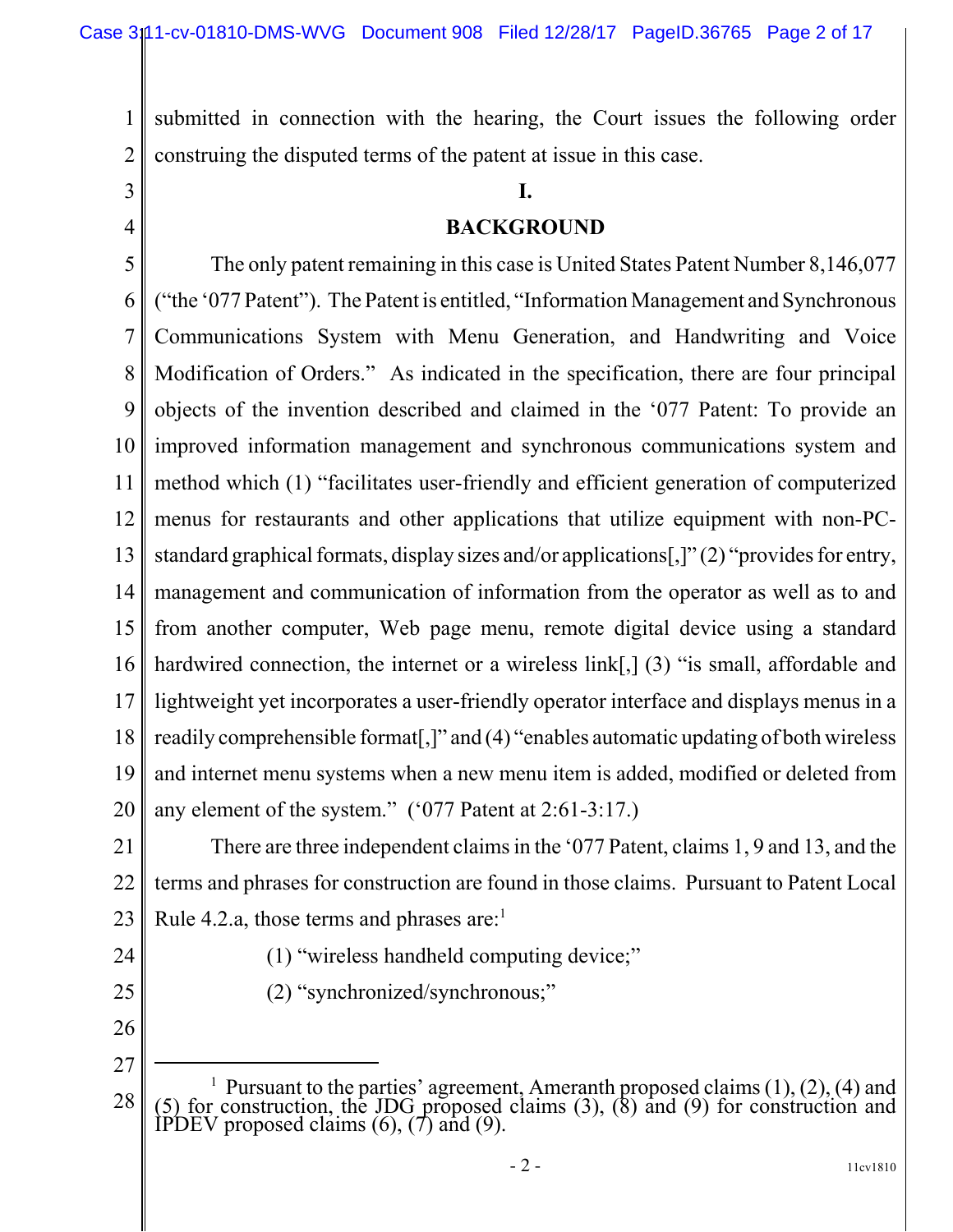| $\mathbf 1$    | (3) "real time synchronous communications to and from the wireless                                     |
|----------------|--------------------------------------------------------------------------------------------------------|
| $\overline{2}$ | handheld computing device utilizing the programmed handheld menu                                       |
| 3              | configuration/synchronize the hospitality application information in real                              |
| 4              | time between the master database, at least one wireless handheld                                       |
| 5              | computing device, at least one web server and at least one web page;"                                  |
| 6              | $(4)$ "web page;"                                                                                      |
| 7              | (5) "graphical user interface;"                                                                        |
| 8              | (6) "customized display layout;"                                                                       |
| 9              | (7) "cascaded sets of linked graphical user interface screens;"                                        |
| 10             | (8) "generate a programmed handheld menu configuration/format a                                        |
| 11             | programmed handheld configuration;" and                                                                |
| 12             | (9) "communications control software enabled to/menu configuration                                     |
| 13             | software."                                                                                             |
| 14             | II.                                                                                                    |
|                |                                                                                                        |
| 15             | <b>DISCUSSION</b>                                                                                      |
| 16             | Claim construction is an issue of law, Markman v. Westview Instruments, Inc.,                          |
| 17             | 517 U.S. 370, 372 (1996), and it begins "with the words of the claim." Nystrom v.                      |
| 18             | TREX Co., Inc., 424 F.3d 1136, 1142 (Fed. Cir. 2005) (citing Vitronics Corp. v.                        |
| 19             | Conceptronic, Inc., 90 F.3d 1576, 1582 (Fed. Cir. 1996)). Generally, those words are                   |
| 20             | "given their ordinary and customary meaning." <i>Id.</i> (citing Vitronics, 90 F.3d at 1582).          |
| 21             | This "is the meaning that the term would have to a person of ordinary skill in the art                 |
| 22             | in question at the time of the invention." <i>Id.</i> (quoting <i>Phillips v. AWH Corp.</i> , 415 F.3d |
| 23             | 1303, 1313 (Fed. Cir. 2005)). "The person of ordinary skill in the art views the claim                 |
| 24             | term in the light of the entire intrinsic record." Id. Accordingly, the Court must read                |
| 25             | the claims "in view of the specification, of which they are a part." Id. (quoting                      |
| 26             | Markman v. Westview Instruments, Inc., 52 F.3d 967, 979 (Fed. Cir. 1995)). In                          |
| 27             | addition, "the prosecution history can often inform the meaning of the claim language                  |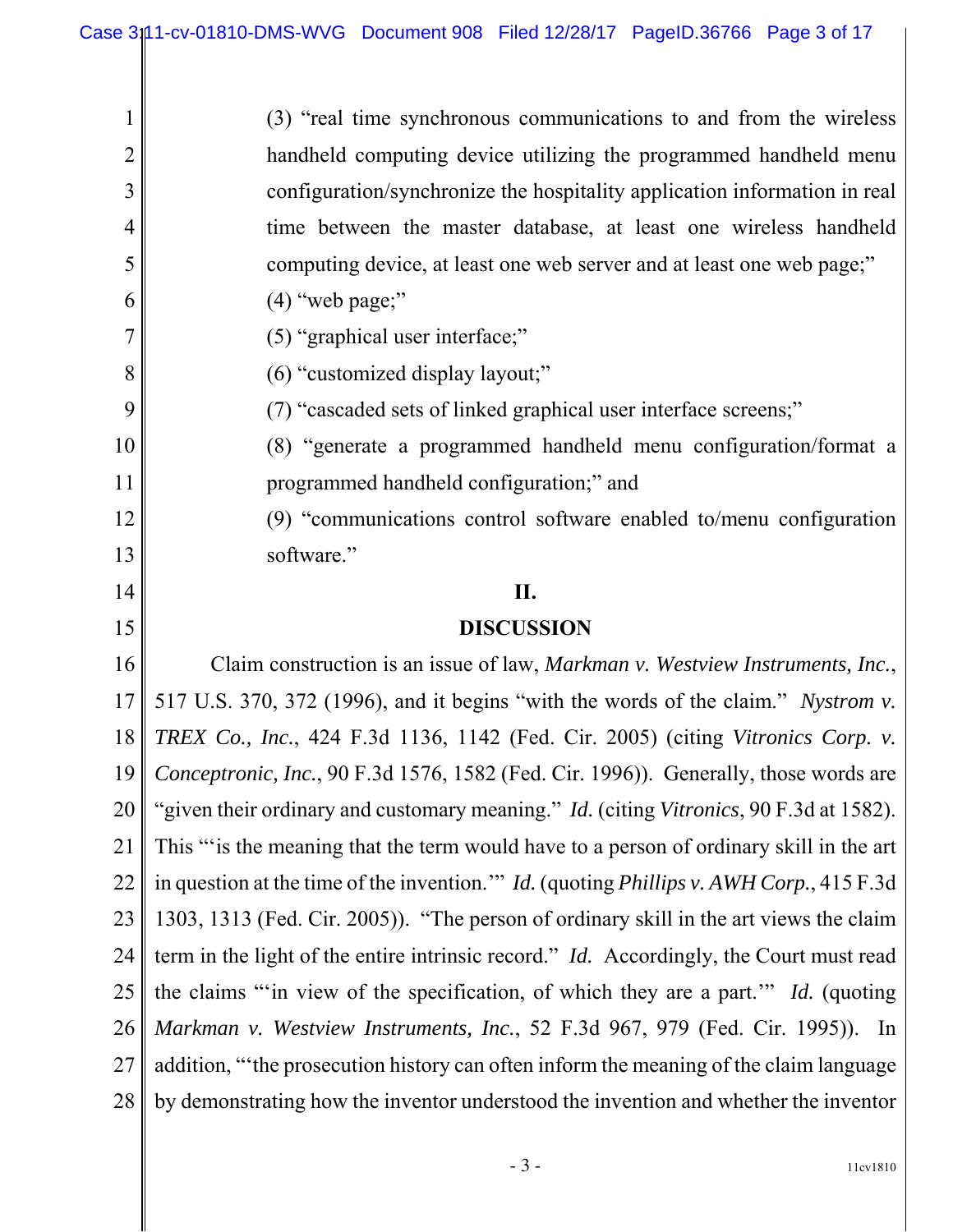1 2 limited the invention in the course of prosecution, making the claim scope narrower than it would otherwise be.'" *Id.* (quoting *Phillips*, 415 F.3d at 1318).

3

## **A. Wireless Handheld Computing Device**

4 5 6 7 8 9 The first term at issue here is "wireless handheld computing device." Ameranth asserts this term should be construed as "a computing device that is capable of wireless communications and is sized to be held in one's hand." The JDG, with the exception of Apple, and IPDEV assert the term needs no construction, but that if construed, it should be construed as "a computing device that is capable of wireless communications and can be held in one's hands."

10 11 12 13 As indicated by the proposed constructions, the dispute here centers on whether the device can be held in one hand as opposed to two. Ameranth argues for one hand to limit the devices to PDA-size, while the JDG and IPDEV argue for two hands to include laptop-sized devices in the definition.

14 15 16 17 18 19 20 21 22 23 24 25 26 The Court agrees with the JDG and IPDEV on their construction of this term. Although the specification clearly indicates that "handheld" devices can be held in one hand, (*see, e.g.*, '077 Patent at 2:7-10) (comparing "handheld devices" to the Palm), and may be "small PDA-sized," (*id.* at 3:42-46), there is nothing in the specification that places that kind of hard limit on "handheld." It appears the parties agree that "handheld" excludes devices the size of a standard PC, but there is no similar exclusion for devices smaller than a standard PC but larger than a PDA, *e.g.*, an iPad. Furthermore, although not part of the intrinsic evidence, IPDEV points out that Ameranth previously argued for a broader construction of this term than it now recommends, a point Ameranth does not dispute. (*See* Decl. of Stephanie DeBrow in Supp. of JDG's Opening Br., Ex. 19 at  $25<sup>2</sup>$ ) Ameranth's change in position casts some doubt on its current proposal. Therefore, for these reasons the Court adopts the JDG and IPDEV's proposed construction of this term.

27

<sup>28</sup> <sup>2</sup> The page number cited refers to the page number generated by this Court's CM/ECF system.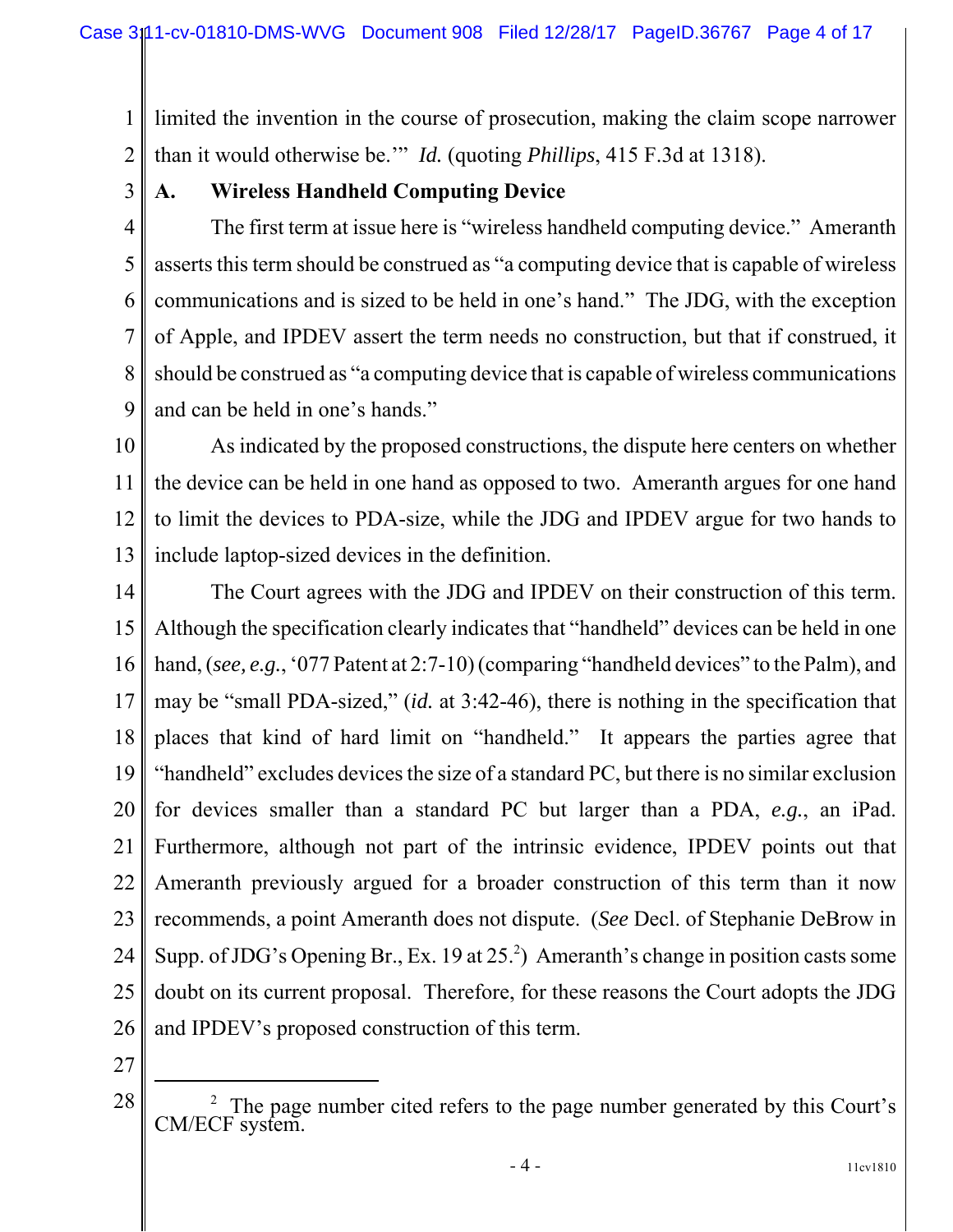1

## **B. "Synchronous" and "Real Time" Terms and Phrases**

2 3 4 5 6 7 8 9 10 The next terms and phrases at issue here are "synchronized" and "synchronous," and "real time synchronous communications to and from the wireless handheld computing device utilizing the programmed handheld menu configuration" and "synchronize the hospitality information in real time between the master database, at least one wireless handheld computing device, at least one web server and at least one web page." There are two disputes surrounding these terms and phrases. The first dispute is whether the Court should construe only "synchronize" and "synchronous" or the broader phrases in which those terms appear. The second dispute is over the meaning of these terms and phrases.

11 12 13 14 15 On the first dispute, the Court finds both the terms and phrases require construction. Although "synchronize" and "synchronous" appear more often with the modifier "real time," there are two instances in claim 13 where the terms "synchronize" and "synchronized" are used without that modifier. Thus, the Court will construe both the terms and the phrases.

16 17 18 19 As to "synchronize" and "synchronous," Ameranth and IPDEV assert the Court should construe these terms to mean "made, or configured to make, consistent." The JDG asserts the terms should be construed to mean "made to be the same such that a change to data made on one device is reflected on another device."

20 21 22 23 24 25 The parties' proposed constructions are generally the same in that all encompass the concept of making things consistent or the same. The JDG's proposal includes an additional limitation of synchronizing "data" on a "device," but those additions are unnecessary. The claims themselves identify what is to be synchronized or synchronous such that further explanation is unnecessary. Accordingly, the Court adopts Ameranth and IPDEV's proposed construction of these terms.

26 27 28 Turning to the phrases, the JDG requests the Court construe the first phrase as "changes made to the master menu or the programmed handheld menu configuration and selections made from the programmed handheld menu configuration are reflected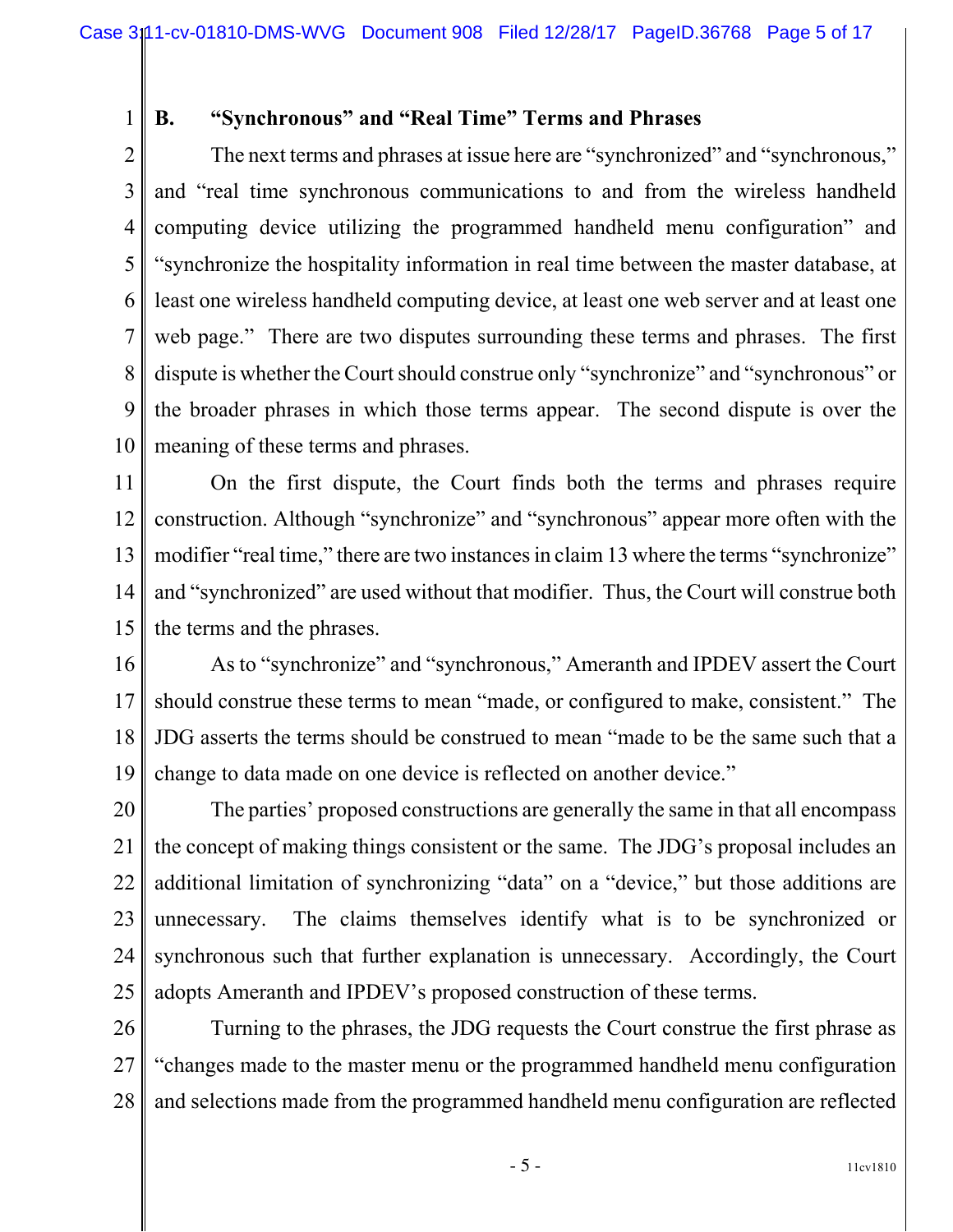1 2 3 4 5 6 7 8 9 10 11 12 13 on an entire network of connected devices without a request for an update," and the second phrase as "changes in the hospitality application information are reflected instantaneously on the master database, wireless handheld computing device, web server and web page without a request for updated hospitality application information."<sup>3</sup> Ameranth does not offer constructions of these phrases, but instead proposes a definition of "real time" as "having to do with the actual time during which physical events take place" or "the performance of a computation during the actual time that the related physical process transpires in order that results of the computations are useful in guiding the physical process." IPDEV asserts these phrases should be construed according to their plain and ordinary meaning, or if a construction is necessary, that the phrases should be construed to mean "real time synchronous communications between the wireless handheld computing device and the system using the programmed handheld menu configuration."

14 15 16 17 Turning first to IPDEV's proposed construction, the Court rejects it for two reasons. First, IPDEV's proposal is more of a re-wording of the claim language rather than a translation. Second, IPDEV fails to address the primary issue here, which is the meaning of "real time."

18 19 20 21 22 23 24 25 On that precise issue, Ameranth proposes "real time" means as the events are happening while the JDG asserts it means instantaneously and automatically. Of these two proposals, the Court finds Ameranth's more persuasive for the following reasons. First, Ameranth's proposed construction reflects the plain and ordinary meaning of the term. In regular parlance, "real time" means as the event is unfolding. For example, a court reporter may provide a transcript in "real time," which means he or she is reporting the words of a proceeding as they are being spoken. The reporting of the words, however, does not happen instantaneously with the words being spoken. Rather,

26

<sup>27</sup> 28 <sup>3</sup> GrubHub supports the JDG's proposed construction, and requests the Court add another limitation, namely that the "linked devices in the real time synchronous menu/ordering system 'know' whether the items sought to be ordered are available when the order is entered, not immediately after."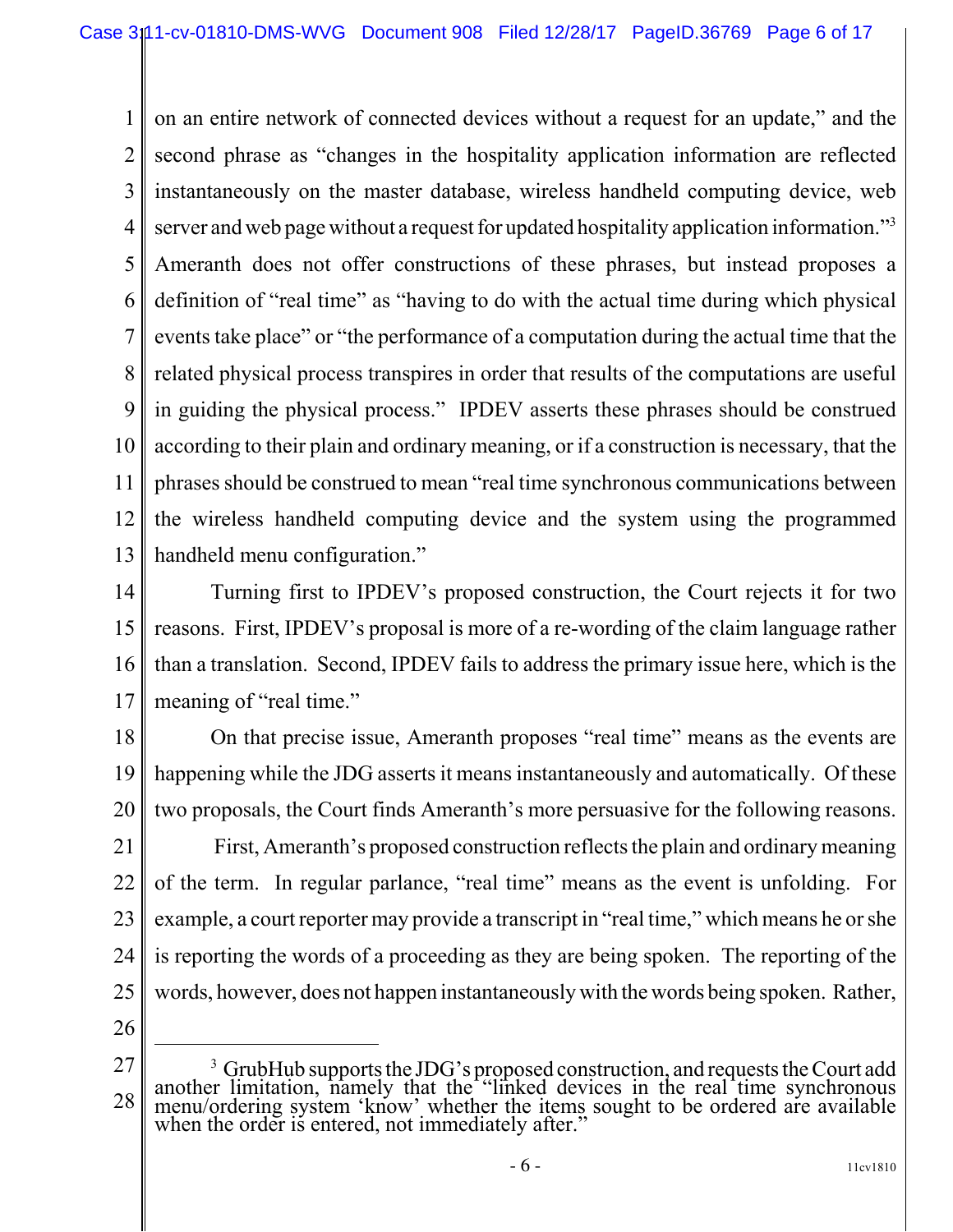1 2 3 4 5 6 there is a momentary delay, or as Ameranth's expert describes it, a delay due to technological feasibility. (Decl. of Stephanie DeBrow in Supp. of JDG's Responsive Claim Construction Br., Ex. 21 at 21.) *See, e.g., Paragon Solutions, LLC v. Timex Corp.*, 566 F.3d 1075, 1087-1093 (Fed. Cir. 2009) (construing "displaying real-time data" as "'displaying data without intentional delay, given the processing limitations of the system and the time required to accurately measure the data.")

7 8 9 10 11 12 Second, the specification does not support equating "real time" with "instantaneous." To be sure, the specification describes changes in the system as being reflected "instantaneously," ('077 Patent at 5:36-39), but there is no indication that the term "real time" was to be construed in that manner. On the contrary, the use of the term "real time" in the claims as opposed to "instantaneous" reflects the two terms were not meant to be interchangeable.

13 14 15 16 17 18 19 20 21 22 23 24 25 26 27 Third, although the prosecution history reflects Ameranth distinguished several pieces of prior art on the ground they did not disclose "real time synchronous" systems, that evidence does not reflect a "clear and unmistakable disclaimer" of all systems other than those that synchronize "instantaneously" and "automatically," or those that "know" whether items sought to be ordered are available when the order is placed. *See Aylus Networks, Inc. v. Apple Inc.*, 856 F.3d 1353, 1359 (Fed. Cir. 2017) (quoting *Omega Eng'g, Inc. v. Raytek Corp.*, 334 F.3d 1314, 1325-26 (Fed. Cir. 2003)) ("'[F]or prosecution disclaimer to attach, our precedent requires that the alleged disavowing actions or statements made during prosecution be both clear and unmistakable.'") When considered in light of the claim language and the specification, Ameranth's statements during prosecution were not "so clear as to show reasonable clarity and deliberateness, and so unmistakable as to be unambiguous evidence of disclaimer." *Omega Eng'g*, 334 F.3d at 1325 (citations omitted). Thus, the Court adopts Ameranth's proposed construction of the term "real time," specifically, that "real time" means "having to do with the actual time during which physical events take place."

28  $/ /$ 

- 7 - 11cv1810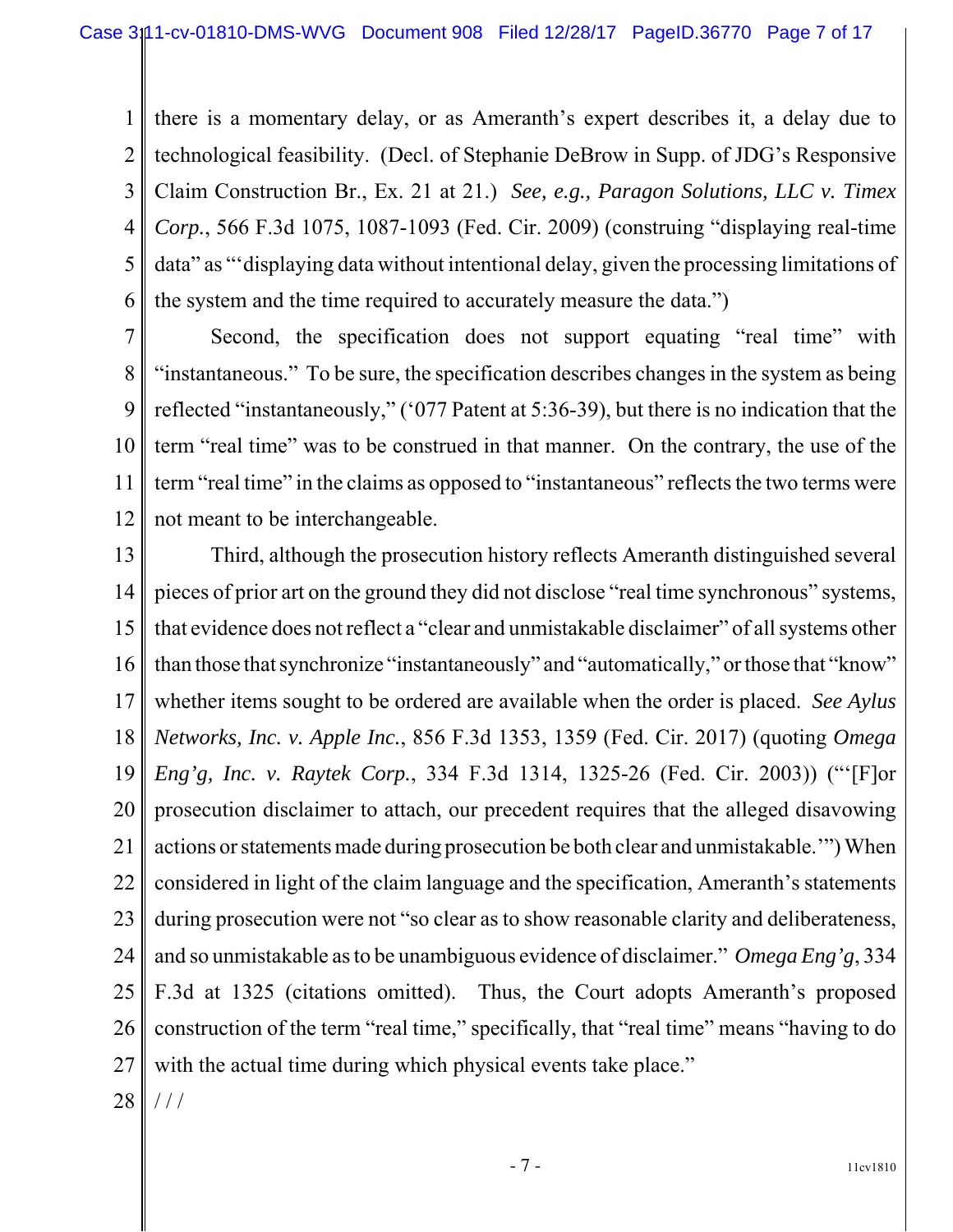#### **C. Web Page**

2 3 4 5 6 The next term at issue is "web page." Ameranth argues this term should be construed as "a document, with associated files for graphics, scripts, and other resources, accessible over the internet and viewable in a Web browser." IPDEV agrees with this proposed construction. The JDG asserts the term should be given its plain and ordinary meaning.

7 8 9 10 11 The Court agrees with the JDG that "web page" should be given its plain and ordinary meaning. A person of ordinary skill in the art at the time of the invention would know what a "web page" was, and the term would not need to be defined. Accordingly, the Court adopts the JDG's proposal, and gives this term its plain and ordinary meaning.

12

1

#### **D. Graphical User Interface**

13 14 15 16 17 18 19 20 21 The next term at issue is "graphical user interface." Ameranth asserts this term should be construed as a "computer environment provided by an operating system wherein an application program presents graphical representations of data on a computer display screen and enables a user to make selections of the graphically represented data." The JDG asserts the term should be construed as "a computer environment wherein an application program presents graphical representations of data on a computer screen and enables a user to make selections of the graphically represented data." IPDEV asserts this term should be given its plain and ordinary meaning, but if construed, should be construed according to the JDG's proposal.

22 23 24 25 26 27 28 The only difference between these two proposals is Ameranth's inclusion of the phrase "provided by an operating system." As the JDG points out, this limitation is specifically provided for in claims 1 and 9 of the '077 Patent, (*see id.* at 15:62-63; 17:41-44), and thus Ameranth's additional language is not necessary for those claims. Ameranth's additional language is not set out in claim 13, however, (*see id.* at 19:39- 20:9), and its absence there counsels against adding it into that claim. Accordingly, the Court adopts the JDG's proposed construction of "graphical user interface."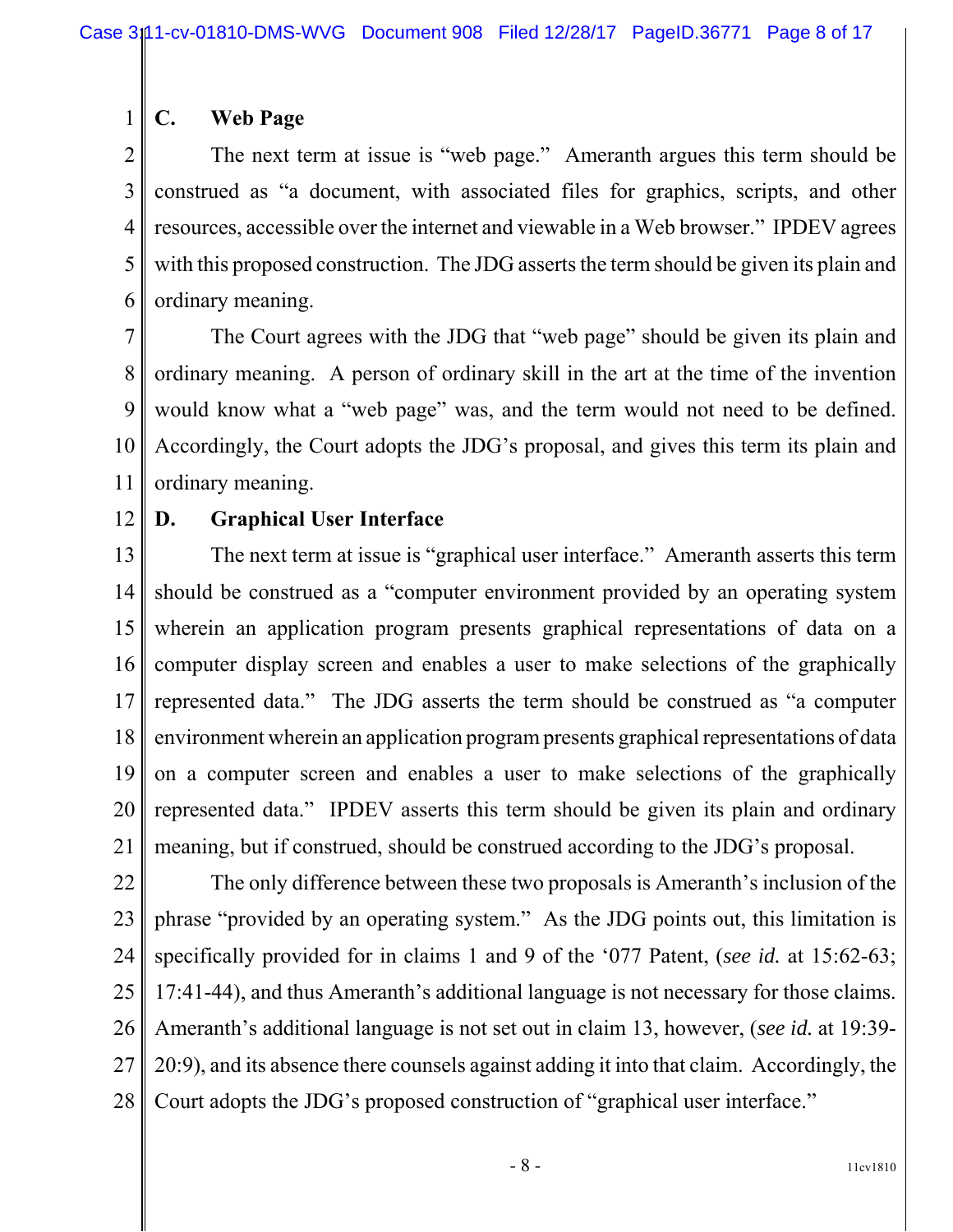#### **E. Customized Display Layout**

1

2 3 4 5 6 7 8 9 10 The next term at issue is "customized display layout." IPDEV asserts this term should be construed as "a display layout that is customized based on the user's device and appropriate for display and use on said device." Ameranth asserts the term does not require construction, but "agrees with IPDEV's proposed construction if it is construed as part of the overall elements in each of the four usage instances in claims 1-12 and three instances in claims 13-18." The JDG, with the exception of Hyatt, asserts this term does not require construction. Hyatt asserts the term should be construed as "information adapted to the handheld display so that scrolling is not required to view all available information."

11 12 13 14 15 16 The Court agrees with Ameranth and the JDG that this term does not require construction. It is clear from reading the claim language as a whole that the display layout is customized "to the wireless handheld device" and "to facilitate user operations with and display of the programmed handheld menu configuration" on the display. ('077 Patent at 16:20-27.) IPDEV's proposed construction simply restates what is evident from the claim language, and is therefore unnecessary.

17 18 19 20 21 22 23 24 Hyatt's proposal relies entirely on the prosecution history, which reveals the invention was teaching away from the requirement of scrolling. However, the statements Ameranth made during prosecution and the CBM proceedings do not amount to clear and unmistakable disclaimers of scrolling. Indeed, Ameranth stated as much during prosecution. (*See* Ameranth's Opening Br., Ex. 15 at 28) ("It should be appreciated, however, that an option of scrolling of menu screens is not precluded in the context of practice of the claimed invention as long as the claimed configuration of a handheld menu from a master menu is present.")

25 26 For these reasons, the Court adopts Ameranth and the JDG's position on this term, and finds construction of this term is unnecessary.

27  $//$ 

28 / / /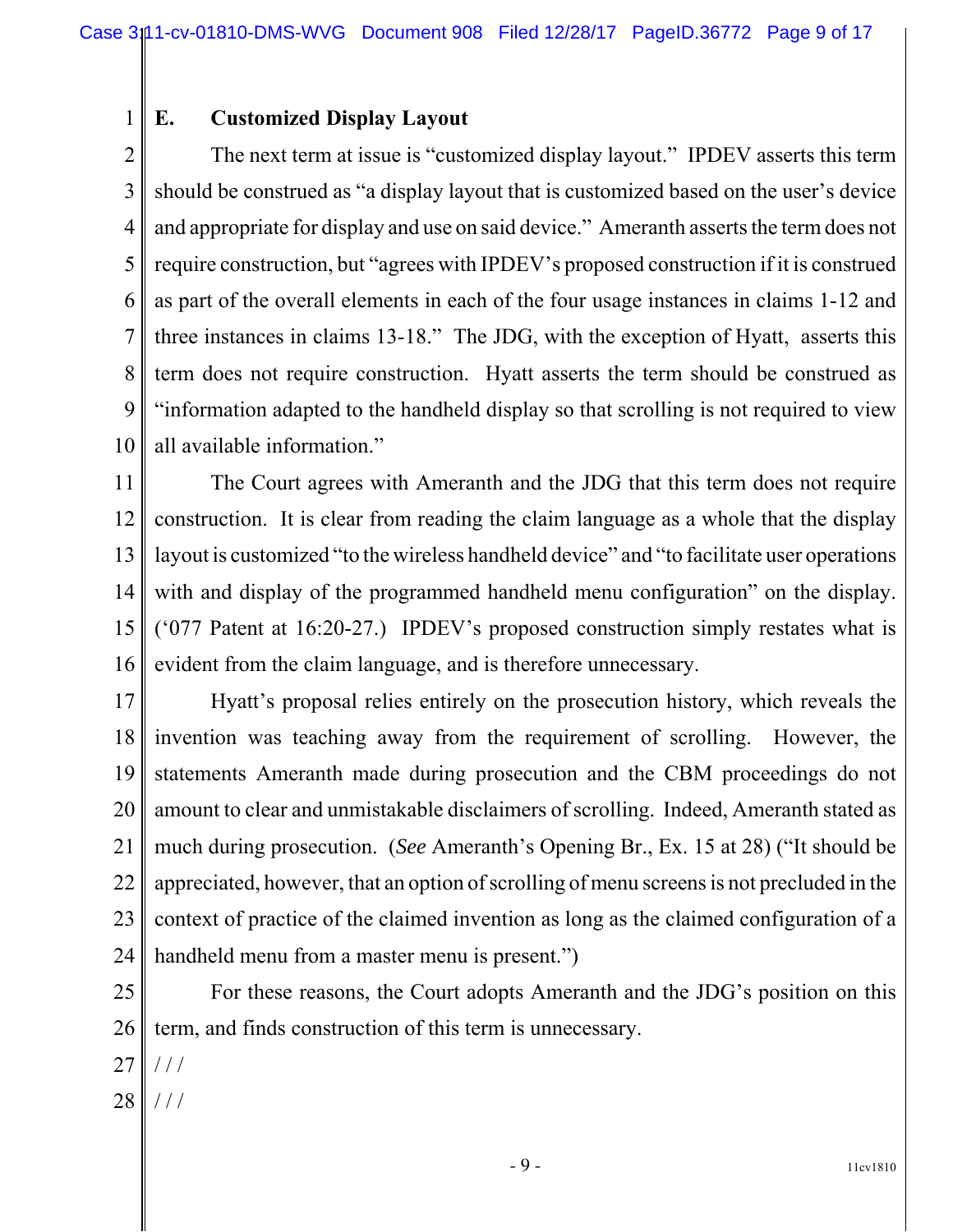1 2

# **F. Cascaded Sets of Linked Graphical User Interface Screens**

3 4 5 6 7 8 9 The next phrase at issue is "cascaded sets of linked graphical user interface screens." The JDG asserts this phrase should be construed as "two or more linked graphical user interface screens that are displayed in an overlapping fashion such that at least a portion of each selected screen remains visible." Ameranth asserts the phrase does not require construction, but if construed, it should mean "sets of graphical user interface screens whose members are linked and arranged in succession." IPDEV asserts the phrase should be construed as "graphical user interface screens that are organized hierarchically."

- 10 11 12 The term "cascaded sets" appears only once in the specification of the '077 Patent, and each side relies on that portion of the specification to support its proposed construction. That portion of the specification states:
- 13 14 15 16 17 18 19 The use of menus is conventional in GUIs for software applications. Menus are typically utilized to provide end users of applications with available choices of processing options while using the applications. For example, in a typical desktop or interactive application, selection of a 'file' from a menu bar may cause display of a context menu which provides 'file' options. File options can have additional subordinate or child options associated with them. If a file option having subordinate options is selected, the child options are displayed in context in a child menu or submenu proximate to the selected parent option. One or more of the child<br>options provided in the child menu may have further subordinate options. options provided in the child menu may have further subordinate options. Thus, such a menu system comprises cascading sets of menus which are displayable in context to show the parent/child relationships between options of the context menu.
- 20 21 22 23 24 25 26 27 28 ('077 Patent at 6:37-51.) Notably, this description of a "cascading set" of menus does not use either "overlapping" or "offset." Although overlapping and offset menus could be considered "cascading," there is nothing in the specification that limits "cascading" to only those arrangements. Indeed, menus could still be cascading even if they did not overlap or were not offset. Thus, the JDG's proposed construction cannot be correct. IPDEV relies on a different portion of the specification to support its proposed construction. That portion describes Figure 1, which includes a "hierarchical tree" structure showing the different relationships between menu categories, items, modifiers and sub-modifiers. (*Id.* at 7:31-43.) That portion of the specification, however, is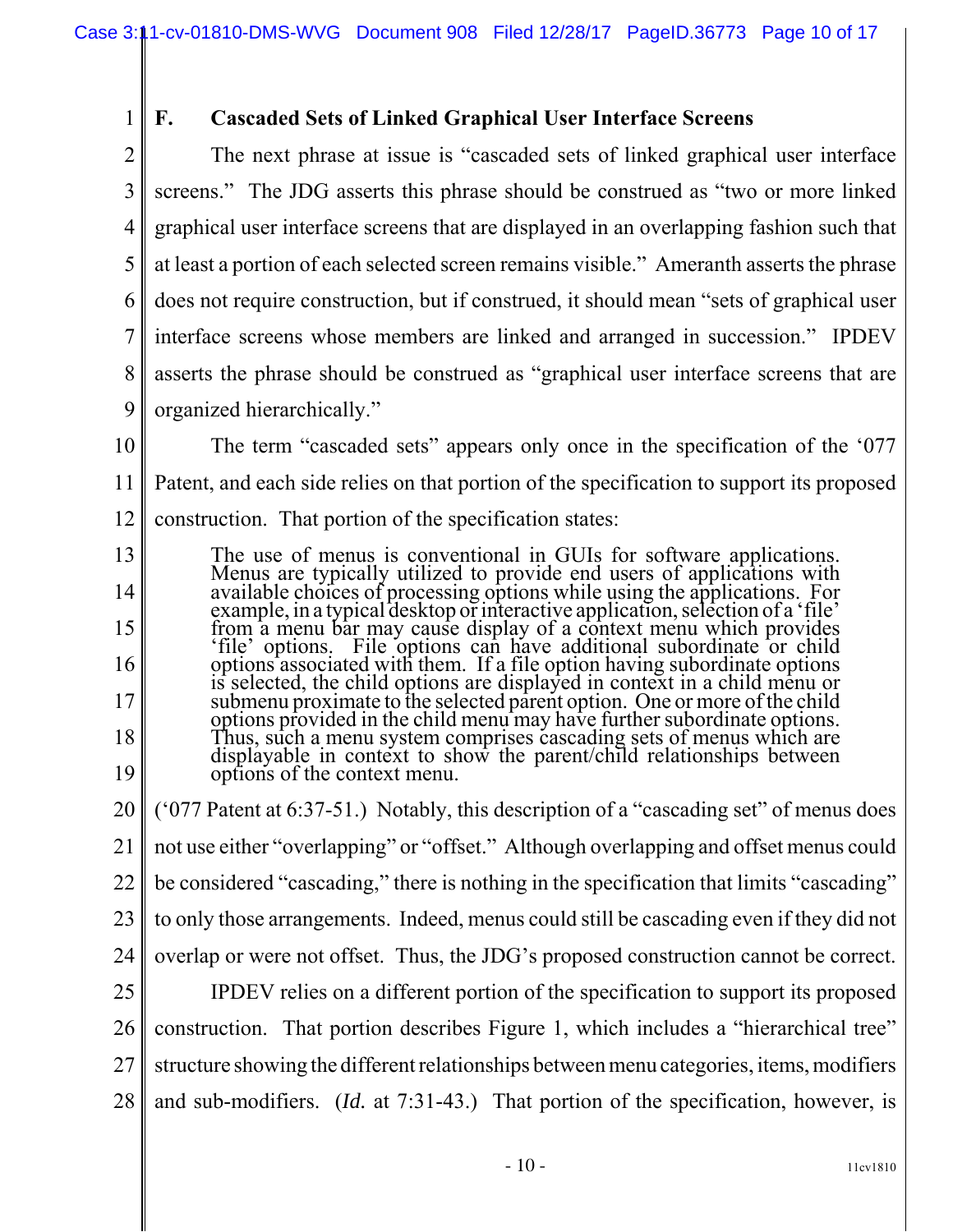1 2 describing a preferred embodiment of the invention. It is not setting limits on the claims. Thus, IPDEV's proposed construction is also incorrect.

3 4 5 6 7 8 9 This leaves only Ameranth's proposed construction, which is "sets of graphical user interface screens whose members are linked and arranged in succession." The claim language itself explains that the cascading sets of screens are "linked," therefore this modifier is unnecessary. "Arranged in succession" is a helpful descriptor, but it, too, is not be necessary to explain the term to a person of ordinary skill in the art. Therefore, subject to the discussion above, the Court declines to further construe this term and instead will give the term its plain and ordinary meaning.

# 10 11

# **G. Generate a Programmed Handheld Menu Configuration/Format a Programmed Handheld Configuration**

12 13 14 15 16 17 18 19 20 21 22 23 24 25 26 27 28 The next two phrases at issue are "generate a programmed handheld menu configuration" and "format a programmed handheld configuration." The JDG asserts the "generate" phrase should be construed as "on a central server in the back office, and not on a handheld device, generate a menu that has been optimized for display on a particular handheld device," and the "format" phrase should be construed as "at a central server in the back office, and not on a handheld device, format hospitality application information that has been optimized for display on a particular handheld device." Ameranth asserts these phrases do not require construction. IPDEV agrees with Ameranth, but also asserts that if the phrases are construed, that the "generate" phrase be construed as "the programmed handheld menu configuration is generated from the master menu by the menu configuration software using parameters from the master menu file structure and is subsequently transmitted to the wireless handheld devices connected to the system," and the "format" phrase be construed as "the programmed handheld configuration is formatted from the master menu by the menu configuration software using parameters from the master menu file structure and is subsequently transmitted to the wireless handheld devices connected to the system."

There are two disputes at the heart of the parties' proposed constructions: (1)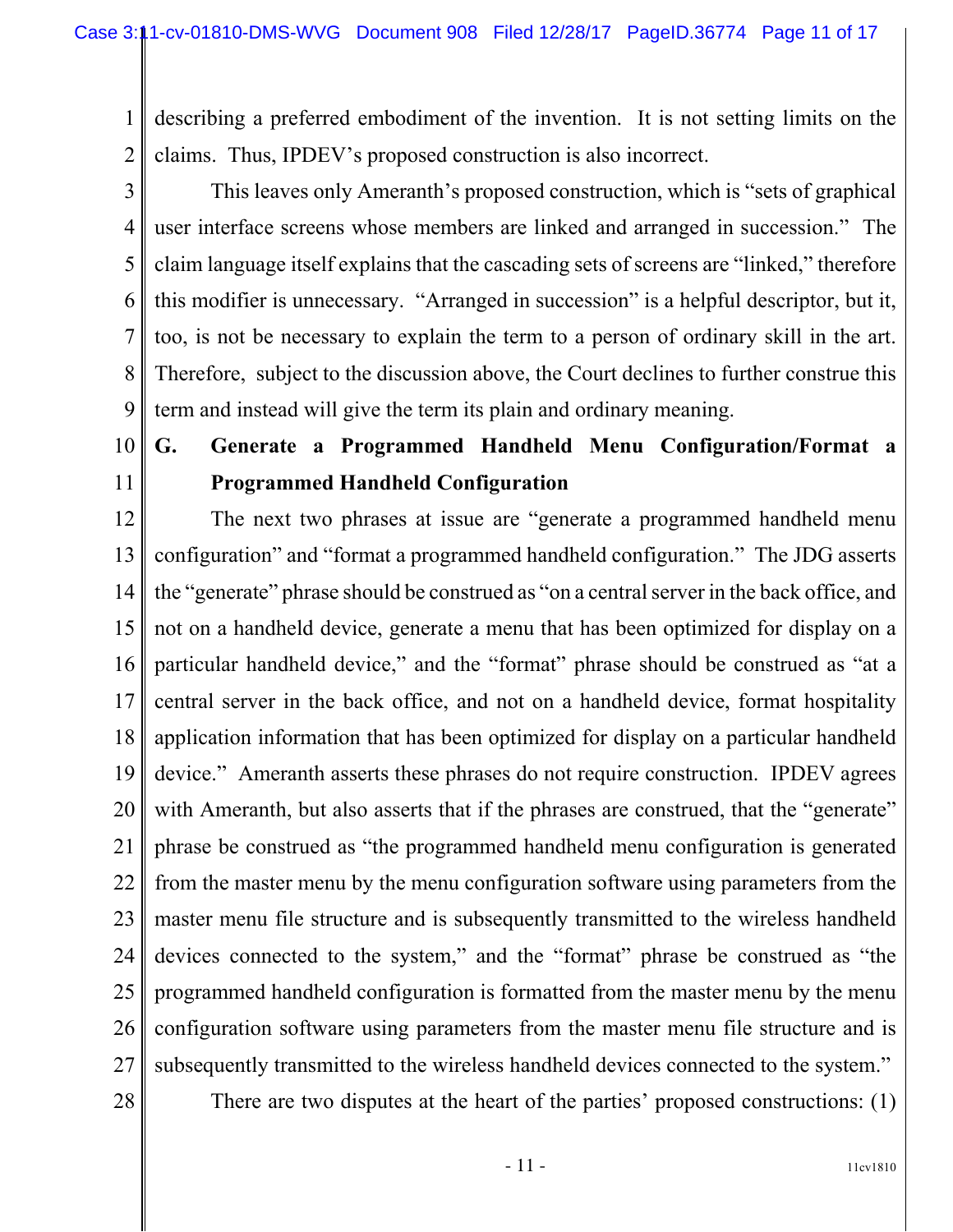1 2 3 4 5 6 7 8 where the menu configuration is generated and (2) whether the menu configuration must be optimized for display on the particular handheld device. The JDG argues the menu configuration must be generated on a "back office" server, not on the handheld device, and it must be optimized for display on the handheld device. Ameranth disputes both of those arguments. IPDEV agrees with the JDG that the menu configuration cannot occur on the handheld device, but disagrees that it must occur at a "back office" server. IPDEV also disagrees that the menu configuration must be optimized for display on the handheld.

9 10 11 12 13 14 15 16 17 18 The claim language provides the strongest evidence in support of the JDG and IPDEV's proposals that the generation of the menu configuration occurs outside the handheld device. Claim 1 describes "menu configuration software enabled to generate a programmed handheld menu configuration from said master menu *for wireless transmission to* and programmed for display on a wireless handheld computing device[.]" (*Id.* at 16:5-8) (emphasis added). Ameranth does not seem to dispute that the menu configuration is generated outside the handheld. Rather, it argues the menu configuration can be integrated on the handheld. However, integration and generation of the menu configuration are two separate things. Based on the claim language itself, the Court finds the menu configuration must be generated outside the handheld device.

19 20 21 22 23 24 25 26 27 The JDG argues generation of the menu configuration must occur on a "back office" server, while IPDEV argues the generation of the menu configuration need only occur in connection with the master menu. The evidence does not support the JDG's inclusion of a "back office" server in the construction of this term. However, the claim language does support IPDEV's proposal that a master menu is involved. (*See id.* at 5- 8) ("menu configuration software enabled to generate a programmed handheld menu configuration *from said master menu*") (emphasis added). Because IPDEV's proposal is recited in the claim, however, that explanation is unnecessary.  $//$ 

28 / / /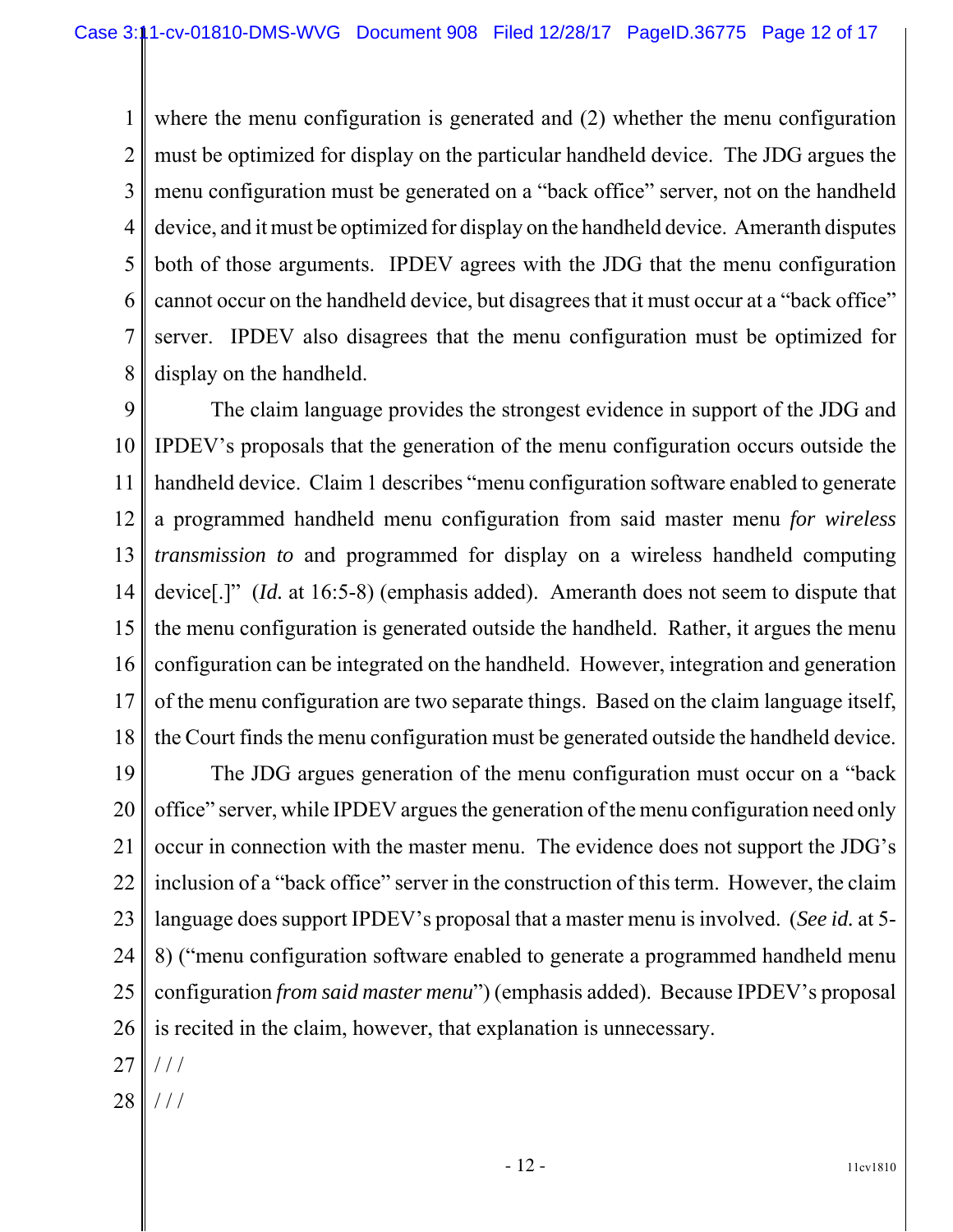1 2 As for the JDG's proposal that the menu configuration be "optimized" for display on a particular handheld device, the evidence does not support importing that limitation into the claims. Therefore, the Court rejects that proposal.

3 4

5 6 7 8 9 10 11 Although the "format a programmed handheld configuration" phrase is obviously different from the "generate" phrase, the analysis above applies to the "format" phrase as well. Like the "generate" phrase, the "format" phrase indicates the configured hospitality application information is transmitted "*to* the wireless handheld computing device." (*Id.* at 20:10-12) (emphasis added). Also, the optimized language would not apply here either as the claim requires "a customized display layout of *at least two* different wireless handheld computing device display sizes in the same connected system[.]" (*Id.* at 1-4.)

12 13 14 In accordance with the above discussion, the Court construes these phrases to include the limitation that the configurations be generated and formatted outside the handheld devices, but declines to impose the other proposed limitations.

#### 15 16 **H. Communications Control Software Enabled To/Menu Configuration Software**

17 18 19 20 21 22 23 24 25 26 27 28 The next two phrases for construction are "communications control software enabled to" and "menu configuration software." The JDG, with the exception of QuikOrder, asserts these phrases are drafted in "means-plus-function" format, that they fail to disclose corresponding structure for the recited functions, and that the claims are therefore indefinite. Ameranth, IPDEV and QuikOrder disagree with that assertion. Ameranth argues the phrases need no construction. IPDEV agrees with that argument for "communications control software enabled to," but proposes a construction for that phrase nonetheless, which is "software capable of controlling communication of data between all devices connected to the system and performing the functions recited in the remainder of the claim." IPDEV also contends that "menu configuration software" should be construed as "any software application capable of generating a menu / / /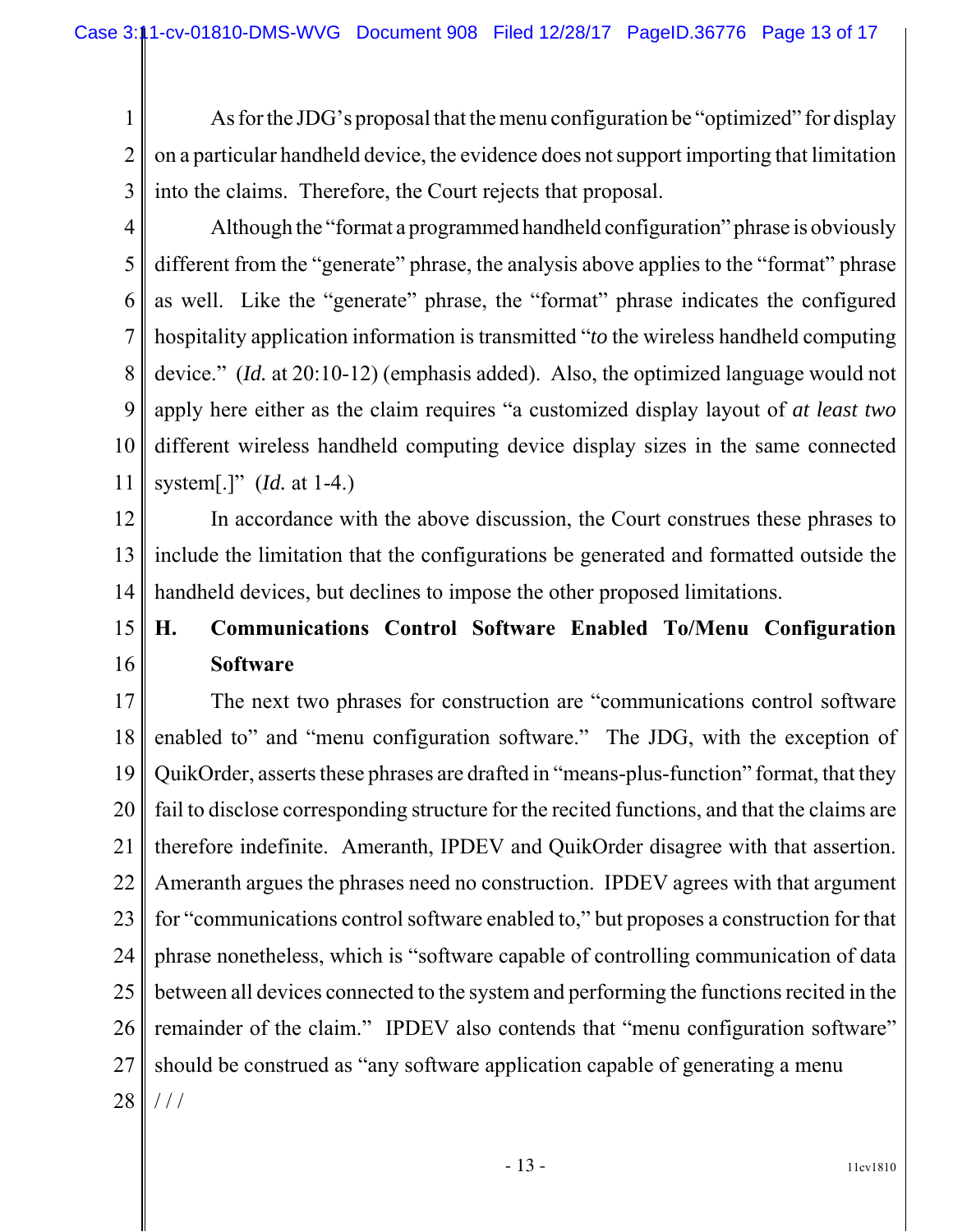1 2 3 4 5 6 7 8 9 10 11 12 13 14 15 16 17 18 19 configuration, downloading the menu configuration to a user based on the user's request, and carrying out the functions recited in the remainder of the claim." The first issue here is whether these phrases are governed by 35 U.S.C. § 112(f). This section states: An element in a claim for a combination may be expressed as a means or step for performing a specified function without the recital of structure, material, or acts in support thereof, and such claim shall be construed to cover the corresponding structure, material, or acts described in the specification and equivalents thereof. 35 U.S.C. § 112(f). To determine whether this statute applies, the court must first ascertain if the element is truly a "means-plus-function" element. When a claim uses the term "means" to describe a limitation, the court presumes "'that the inventor used the term advisedly to invoke the statutory mandates for means-plus-function clauses.'" *Altiris, Inc. v. Symantec Corp.*, 318 F.3d 1363, 1375 (Fed. Cir. 2003) (quoting *Sage Prods., Inc. v. Devon Indus., Inc.*, 126 F.3d 1420, 1427 (Fed. Cir. 1997)). In contrast, "'[a] claim term that does not use 'means' will trigger the rebuttable presumption that [35 U.S.C. § 112(f)] does not apply.'" *Depuy Spine, Inc. v. Medtronic Sofamor Danek, Inc.*, 469 F.3d 1005, 1023 (Fed. Cir. 2006) (quoting *CCS Fitness v. Brunswick Corp.*, 288 F.3d 1359, 1369 (Fed. Cir. 2002)). To overcome this presumption, a party must show "'that the claim element recite[s] a function without reciting sufficient structure for performing that function.'" *Id.* (quoting *Watts v. XL Sys. Inc.*, 232 F.3d 877, 880-81

21 22 23 24 25 26 The terms at issue here, "communications control software" and "menu configuration software," do not recite the term "means," and thus, there is a presumption that  $\S 112(f)$  does not apply. The JDG attempts to rebut that presumption by arguing that "software" does not connote sufficient structure for performing the functions set out in the claim. However, its argument is not persuasive for a number of reasons.

20

(Fed. Cir. 2000)).

27 28 First, the JDG fails to cite any controlling authority in support. It cites *Finisar Corp. v. DirecTV Group, Inc.*, 523 F.3d 1323, 1340-41 (Fed. Cir. 2008), but that case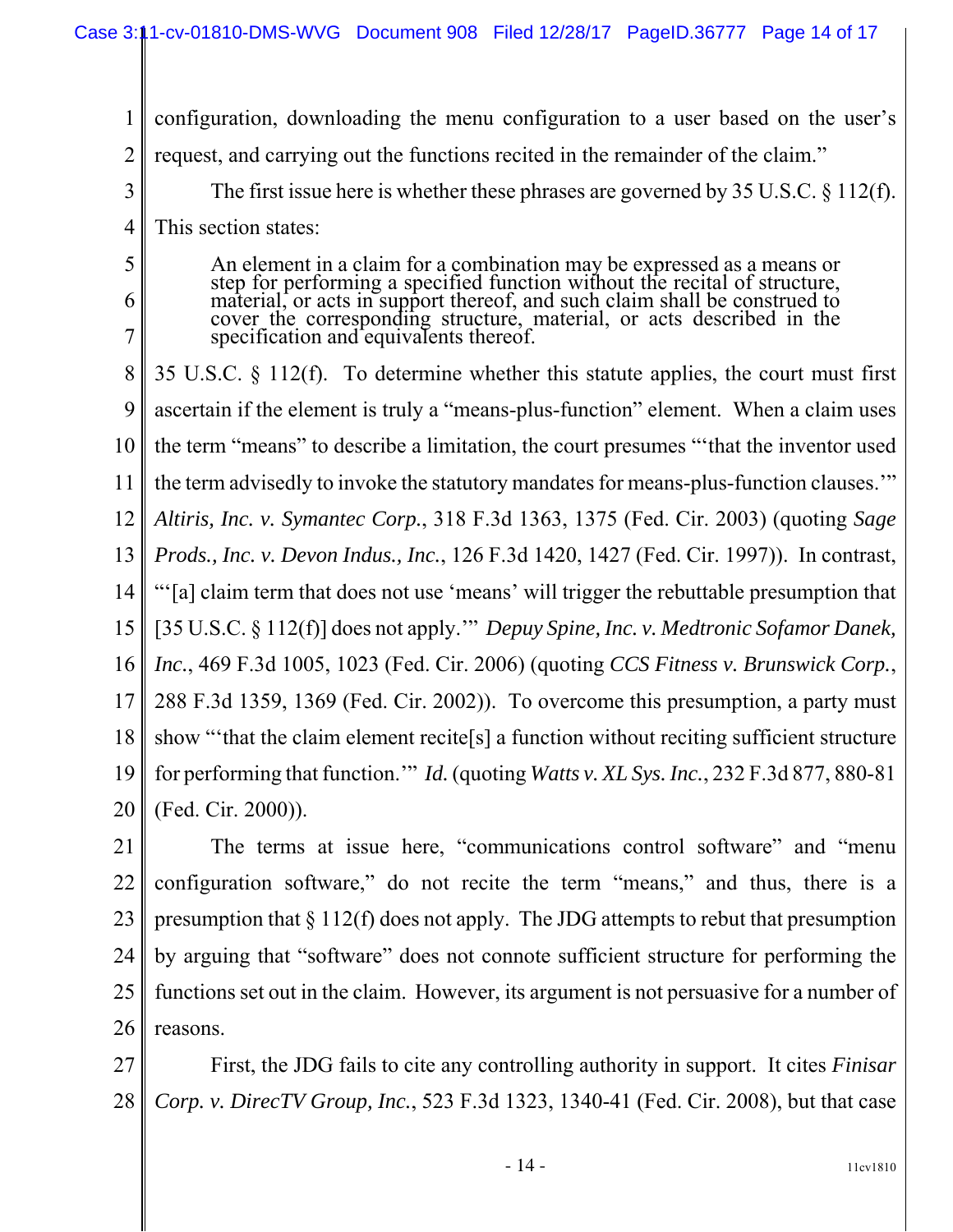1 2 3 did not involve the issue presented here, which is whether the use of the generic term "software" without the use of the term "means" is sufficient to rebut the presumption that  $\S 112(f)$  does not apply.

- 4 5 6 7 8 9 10 11 12 13 14 15 16 17 18 19 Second, although the JDG does cite a district court case wherein the court found the term "CPU software" failed to recite sufficient structure thereby rebutting the presumption that § 112(f) did not apply, *Advanced Ground Information Systems, Inc. v. Life360, Inc.*, No. 14-80651-CV-MIDDLEBROOKS, 2014 WL 12652322, at \*5-7 (S.D. Fla. Nov. 21, 2014), the majority of courts have reached the opposite conclusion when considering "software" terms. *See Uniloc USA, Inc. v. Autodesk, Inc.*, No. 2:15 cv-1187-JRG-RSP, 2016 U.S. Dist. LEXIS 87921, at \*52-58 (E.D. Tex. July 7, 2016) ("add-on computer software code");4 *Whitserve LLC v. GoDaddy.com, Inc.*, 65 F.Supp.3d 317, 319-22 (D. Conn. 2014) ("software"); *Affinity Labs of Tex., LLC v. Samsung Elecs. Co.*, No. 1-12-CV-557, 2014 U.S. Dist. LEXIS 184075, at \*11-16 (E.D. Tex. June 4, 2014) ("software ... configured to"); *RLIS, Inc. v. Allscripts Healthcare Solutions, Inc.*, Nos. 3:12-CV-208, 3:12-CV-209, 2013 WL 3772472, at \*14-16 (S.D. Tex. July 16, 2013) ("computer system under software control," "computer executable database software," "an editing software utility," "executable software" and "computer software"); *Eolas Techs., Inc. v. Adobe Sys., Inc.*, 810 F.Supp.2d 795, 810 (E.D. Tex. 2011) ("software ... operable to ... cause").
- 20

<sup>21</sup> 22 23 24 25 26 4 *Uniloc* was decided after the Federal Circuit's decision in *Williamson v. Citrix Online, LLC*, 792 F.3d 1339 (Fed. Cir. 2015). *Williamson* is at the heart of the JDG's argument that § 112(f) applies to the software terms at issue here. That decision did away with the "heightened bar to overcoming the presumption that a limitation expressed in functional language without using the word 'means' is not subject to § 112, para. 6." *Id.* at 1349. However, it did not do away with the presumption in its 112, para. 6." Id. at 1349. However, it did not do away with the presumption in its entirety. The presumption still applies, and can only be overcome "if the challenger demonstrates that the claim term fails to 'recite su recites 'function without reciting sufficient structure for performing that function.'" *Id.* (quoting *Watts*, 232 F.3d at 880). The JDG has not met that burden here for the reasons set out above and below.

<sup>27</sup> 28 Furthermore, *Williamson* did not address whether the term "software," either<br>generally or in context, recites sufficient structure to avoid application of § 112(f).<br>Rather, it addressed the term "module," which the court nonce word that can operate as a substitute for 'means' in the context of § 112, para. 6." *Id.* at 1350. On its facts, therefore, *Williamson* is of limited assistance in this case.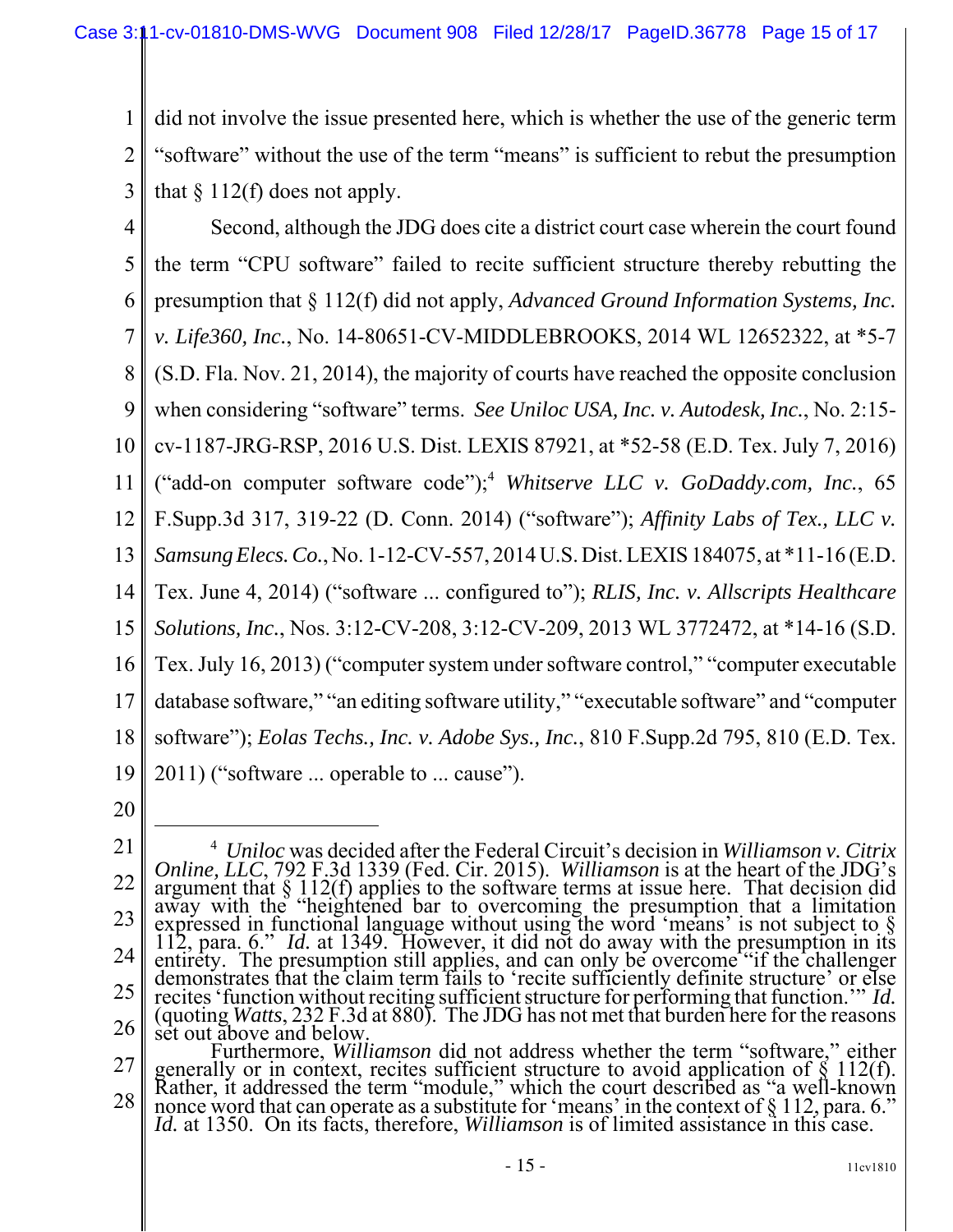1 2 3 4 5 6 7 8 9 10 11 12 13 14 15 16 17 18 19 20 21 22 Third, the claims here provide sufficient context to support a finding that the "software" terms connote sufficient structure. *See Uniloc*, 2016 U.S. Dist. LEXIS 87921, at \*57 ("The claims connote that the 'add-on computer software code' is structural by describing how the 'add-on computer software code' operates within the claimed invention to achieve its objectives."); *Affinity Labs*, 2014 U.S. Dist. LEXIS 184075, at \*14 (stating "[t]he use of the term 'software,' coupled with a description of the software's operation is sufficient structure to avoid a means-plus-function construction."); *RLIS*, 2013 WL 3772472, at \*15-16 (viewing terms in "context" to determine whether it recites sufficient structure to escape the application of § 112(f)). The "menu configuration software" is described as part of "[a]n information management and real time synchronous communications system for configuring and transmitting hospitality menus[,]" ('077 Patent, claims 1, 9), and the "communications control software" is described as part of "[a]n information management and real time synchronous communications system for use with wireless handheld computing devices and the internet[.]" (*Id.*, claim 9.) Both types of software are part of a larger system that also includes, in the case of the menu configuration software, a CPU, a data storage device, an operating system, and a wireless handheld computing device, and in the case of the communications control software, a master database, a wireless handheld computing device, a web server and a web page. When viewed in the context of the claims as a whole, both "software" terms recite sufficient structure to avoid the application of  $\S 112(f)$ . Thus, the Court finds these terms are not subject to means-plusfunction analysis.

23 24 25 26 27 28 The only remaining issue is the construction of "menu configuration software." As mentioned above, IPDEV asserts this term should be construed as "any software application capable of generating a menu configuration, downloading the menu configuration to a user based on the user's request, and carrying out the functions recited in the remainder of the claim." Ameranth asserts the term needs no construction.